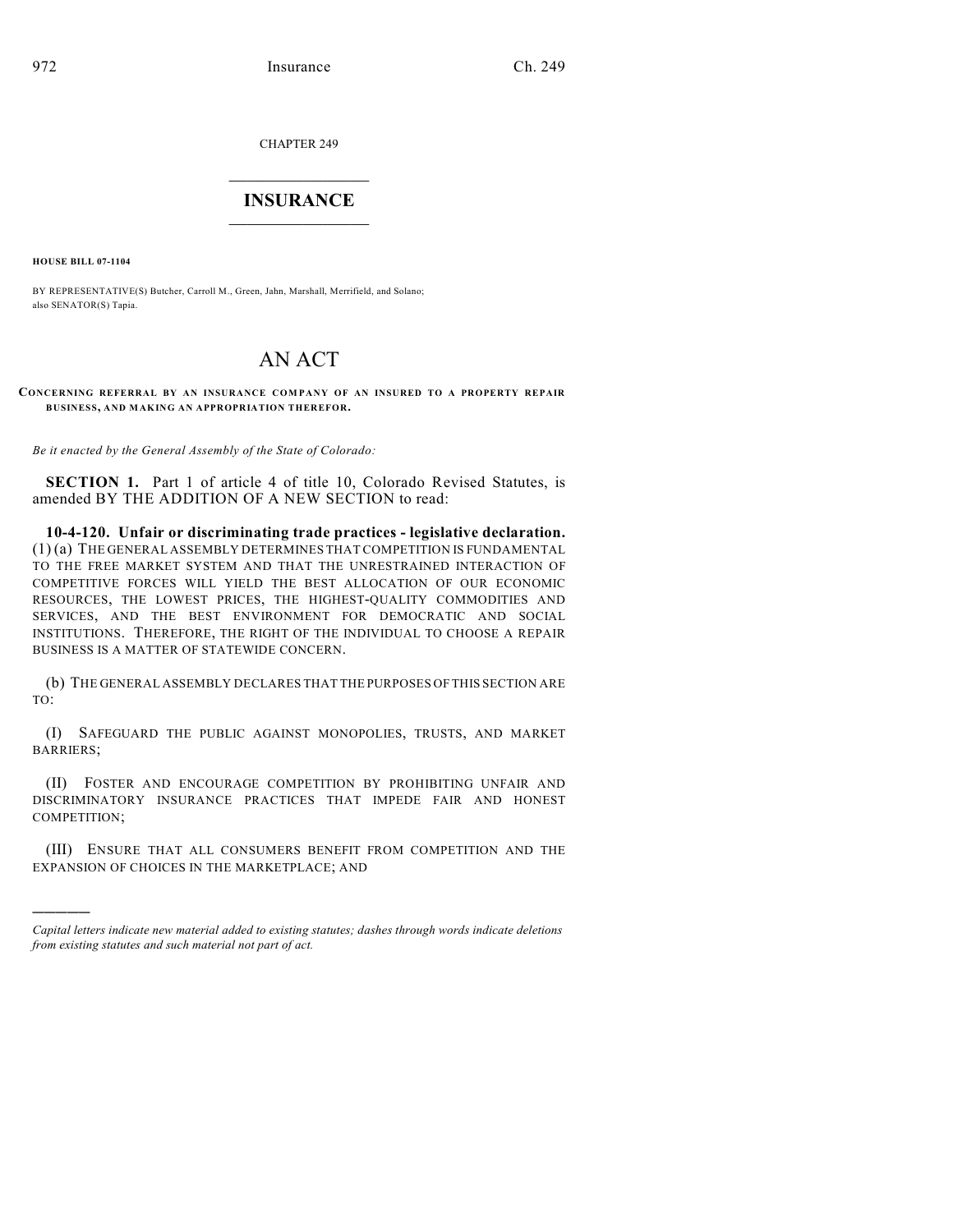(IV) ENHANCE COLORADO'S ECONOMIC DEVELOPMENT.

(c) THIS SECTION SHALL BE LIBERALLY CONSTRUED SO THAT ITS BENEFICIAL PURPOSES MAY BE SERVED.

(2) AN INSURER OR ITS AGENT THAT ISSUES OR RENEWS A POLICY THAT INSURES REAL OR PERSONAL PROPERTY SHALL NOT:

(a) DIRECTLY OR INDIRECTLY REQUIRE THAT APPRAISALS OR REPAIRS TO THE PROPERTY BE MADE OR NOT BE MADE BY A SPECIFIED REPAIR BUSINESS;

(b) REPRESENT TO A BENEFICIARY OR CLAIMANT WHO IS MAKING A CLAIM UNDER A POLICY THAT THE USE OF, OR THE FAILURE TO USE, A PARTICULAR REPAIR BUSINESS MAY RESULT IN THE NONPAYMENT OR DELAYED PAYMENT OF A CLAIM;

(c) INTIMIDATE, COERCE, THREATEN, OR INDUCE BY INCENTIVE A BENEFICIARY OR CLAIMANT TO USE A PARTICULAR REPAIR BUSINESS FOR REPAIRS; EXCEPT THAT AN INDUCEMENT BY INCENTIVE DOES NOT INCLUDE WARRANTY OR GUARANTY REPAIRS;

(d) CONTRACT WITH A PERSON TO MANAGE, HANDLE, OR ARRANGE INSURANCE REPAIR WORK OR TO ACT AS AN AGENT FOR THE INSURER IF:

(I) THE CONTRACT REQUIRES A PARTICULAR REPAIR BUSINESS TO DO CLAIMS WORK FOR THE INSURER AT A PRICE ESTABLISHED BY THE INSURER; AND

(II) THE PERSON RETAINS A PERCENTAGE OF ANY COMPENSATION PAID BY THE INSURER;

(e) USE DISINCENTIVES TO DISCOURAGE A BENEFICIARY OR CLAIMANT FROM USING A PARTICULAR REPAIR BUSINESS; EXCEPT THAT A DISINCENTIVE DOES NOT INCLUDE WARRANTY OR GUARANTY REPAIRS;

(f) SOLICIT OR ACCEPT A REFERRAL FEE OR COMPENSATION IN EXCHANGE FOR REFERRING THE BENEFICIARY OR CLAIMANT TO A REPAIR FACILITY;

(g) REQUIRE THE BENEFICIARY OR CLAIMANT TO TRAVEL AN UNREASONABLE DISTANCE TO CHOOSE A REPAIR FACILITY;

(h) MISINFORM A BENEFICIARY OR CLAIMANT TO INDUCE THE USE OF A PARTICULAR REPAIR BUSINESS; OR

(i) IN THE SETTLEMENT OF A LIABILITY CLAIM BY A THIRD PARTY AGAINST A BENEFICIARY OR CLAIMANT FOR PROPERTY DAMAGE CLAIMED BY THE THIRD PARTY, REQUIRE A THIRD-PARTY CLAIMANT TO HAVE REPAIRS DONE BY A PARTICULAR REPAIR BUSINESS.

(3) AN INSURER OR ITS AGENT THAT ISSUES OR RENEWS A POLICY THAT INSURES REAL OR PERSONAL PROPERTY SHALL:

(a) SUPPLY THE BENEFICIARY OR CLAIMANT WITH A COPY OF THE ESTIMATE UPON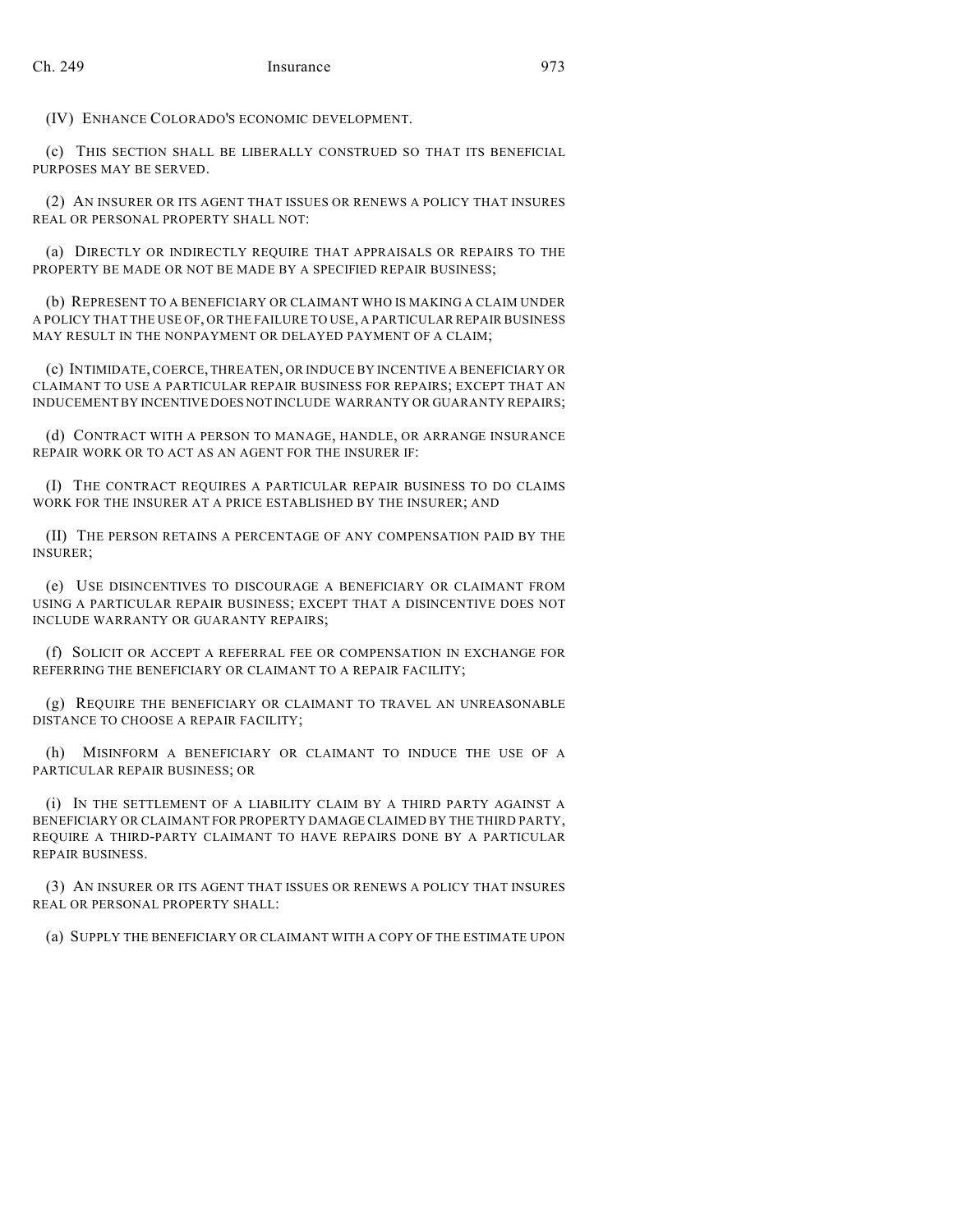WHICH THE SETTLEMENT IS BASED, WHEN PARTIAL LOSSES ARE SETTLED ON THE BASIS OF AN ESTIMATE PREPARED BY OR FOR THE INSURER;

(b) REQUIRE THAT ANY ESTIMATE PREPARED BY OR FOR THE INSURER COVERING DAMAGES THAT ARE VISIBLE OR EVIDENT AT THE TIME OF INSPECTION IS ADEQUATE TO RESTORE THE PROPERTY WITHIN A REASONABLE TIME TO ITS CONDITION BEFORE THE LOSS, IN ACCORDANCE WITH APPLICABLE POLICY PROVISIONS;

(c) PAY FOR REPAIR SERVICES AND PRODUCTS BASED ON A PREVAILING COMPETITIVE PRICE, AS ESTABLISHED BY COMPETITIVE BIDS, GENERALLY ACCEPTED INSURER-BASED METHODOLOGY, OR MARKET SURVEYS THAT DETERMINE A FAIR AND REASONABLE MARKET PRICE FOR SIMILAR SERVICES;

(d) ORALLY OR IN WRITING DISCLOSE TO A BENEFICIARY OR CLAIMANT THAT THE BENEFICIARY OR CLAIMANT MAY FREELY CHOOSE ANY REPAIR BUSINESS;

(e) ASSUME ALL REASONABLE COSTS SUFFICIENT TO PAY FOR THE BENEFICIARY'S OR CLAIMANT'S REPAIRS INCLUDING MATERIALS OR PARTS, LESS ANY APPLICABLE DEDUCTIBLE OR REDUCTION FOR COMPARATIVE NEGLIGENCE;

(f) PROMPTLY PAY THE COST OF PROPERTY REPAIR SERVICES AND PRODUCTS FROM ANY REPAIR FACILITY LOCATION THAT IS WITHIN A REASONABLE DISTANCE, LESS ANY APPLICABLE DEDUCTIBLE AMOUNT PAYABLE BY THE BENEFICIARY OR CLAIMANT ACCORDING TO THE TERMS OF THE INSURANCE POLICY, AT NO LESS THAN THE PREVAILING COMPETITIVE MARKET PRICE IN THE SAME GEOGRAPHIC AREA; AND

(g) DISCLOSE TO THE BENEFICIARY OR CLAIMANT ANY OWNERSHIP INTEREST IN, OR OWNERSHIP BY OR THROUGH AN AFFILIATION WITH, A REPAIR BUSINESS RECOMMENDED BY THE INSURER WHEN THE RECOMMENDATION IS MADE.

(4) AN INSURER IS NOT REQUIRED TO FURNISH THE NOTICES REQUIRED BY THIS SECTION MORE THAN ONCE TO EACH BENEFICIARY OR CLAIMANT FOR EACH CLAIM.

(5) A BENEFICIARY, CLAIMANT, OR REPAIR BUSINESS MAY SUBMIT A WRITTEN, DOCUMENTED COMPLAINT TO THE COMMISSIONER ALLEGING A VIOLATION OF THIS SECTION.

(6) NOTWITHSTANDING ANY OTHER PROVISION OF THIS SECTION, AN INSURER OR ITS AGENT SHALL INFORM THE BENEFICIARY OR CLAIMANT THAT HE OR SHE MAY SELECT ANY REPAIR BUSINESS OF HIS OR HER CHOOSING, AND IF THE INSURER CHOOSES, THE INSURER MAY ALSO INFORM THE BENEFICIARY OR CLAIMANT THAT THE INSURER CAN PROVIDE A LIST OF REPAIR BUSINESSES FOR THE BENEFICIARY OR CLAIMANT TO CONSIDER.

**SECTION 2. Repeal.** 10-4-618, Colorado Revised Statutes, is repealed.

**SECTION 3. Repeal.** 10-4-601 (1) and (12), Colorado Revised Statutes, are repealed as follows:

**10-4-601. Definitions.** As used in this part 6, unless the context otherwise requires: